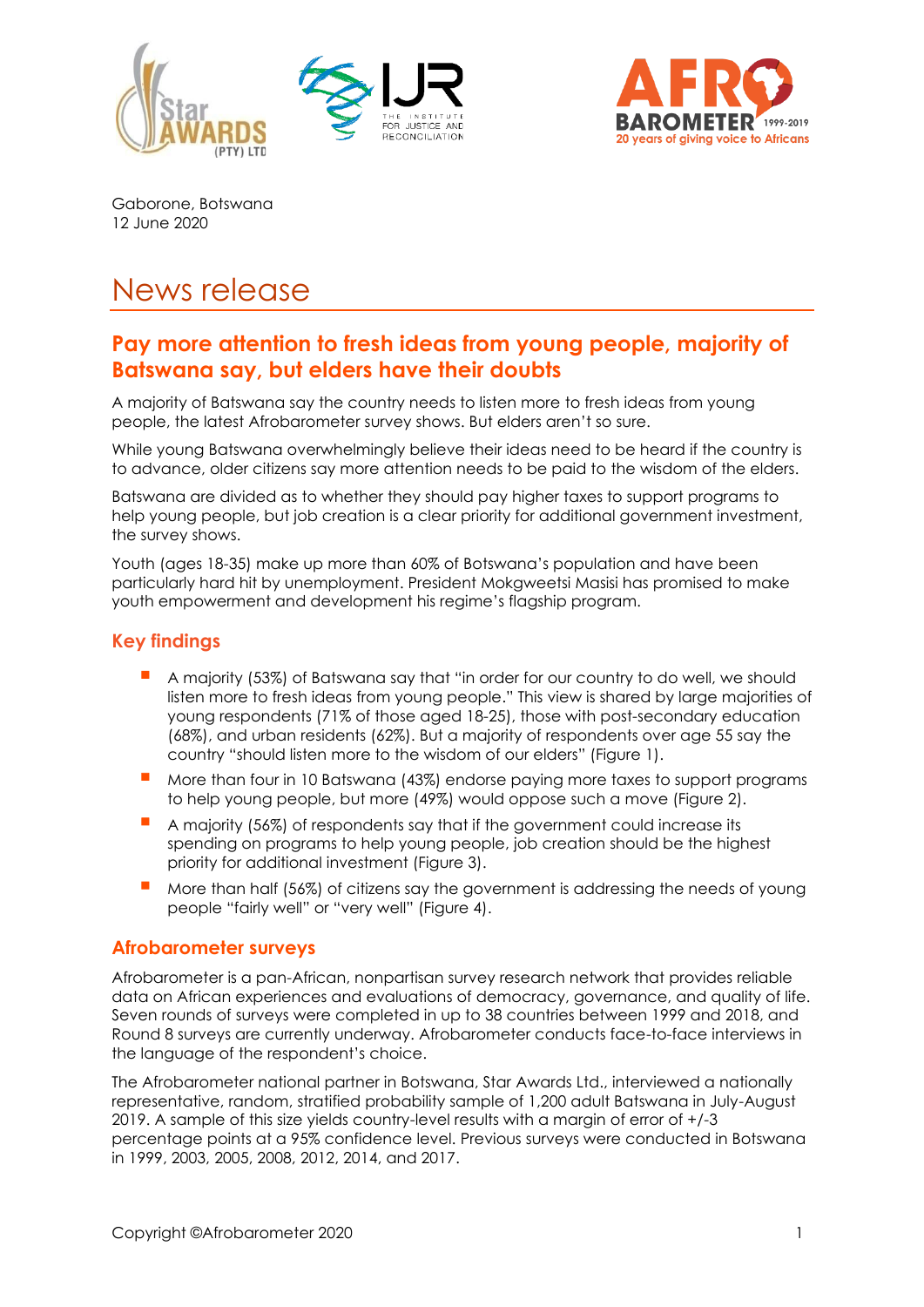

## **Charts**

#### **Figure 1: Listen to fresh ideas from young people vs. wisdom of the elders**

**|** by socio-demographic group | Botswana | 2019



*Respondents were asked: Which of the following statements is closest to your view?*

*Statement 1: In order for our country to do well, we should listen more to the wisdom of our elders. Statement 2: In order for our country to do well, we should listen more to fresh ideas from young people.*

*(% who "agree" or "strongly agree" with each statement)* 



**Figure 2: Pay more taxes to support youth programs?** | Botswana | 2019

*Respondents were asked: If the government decided to make people pay more taxes in order to support programs to help young people, would you support this decision or oppose it?*